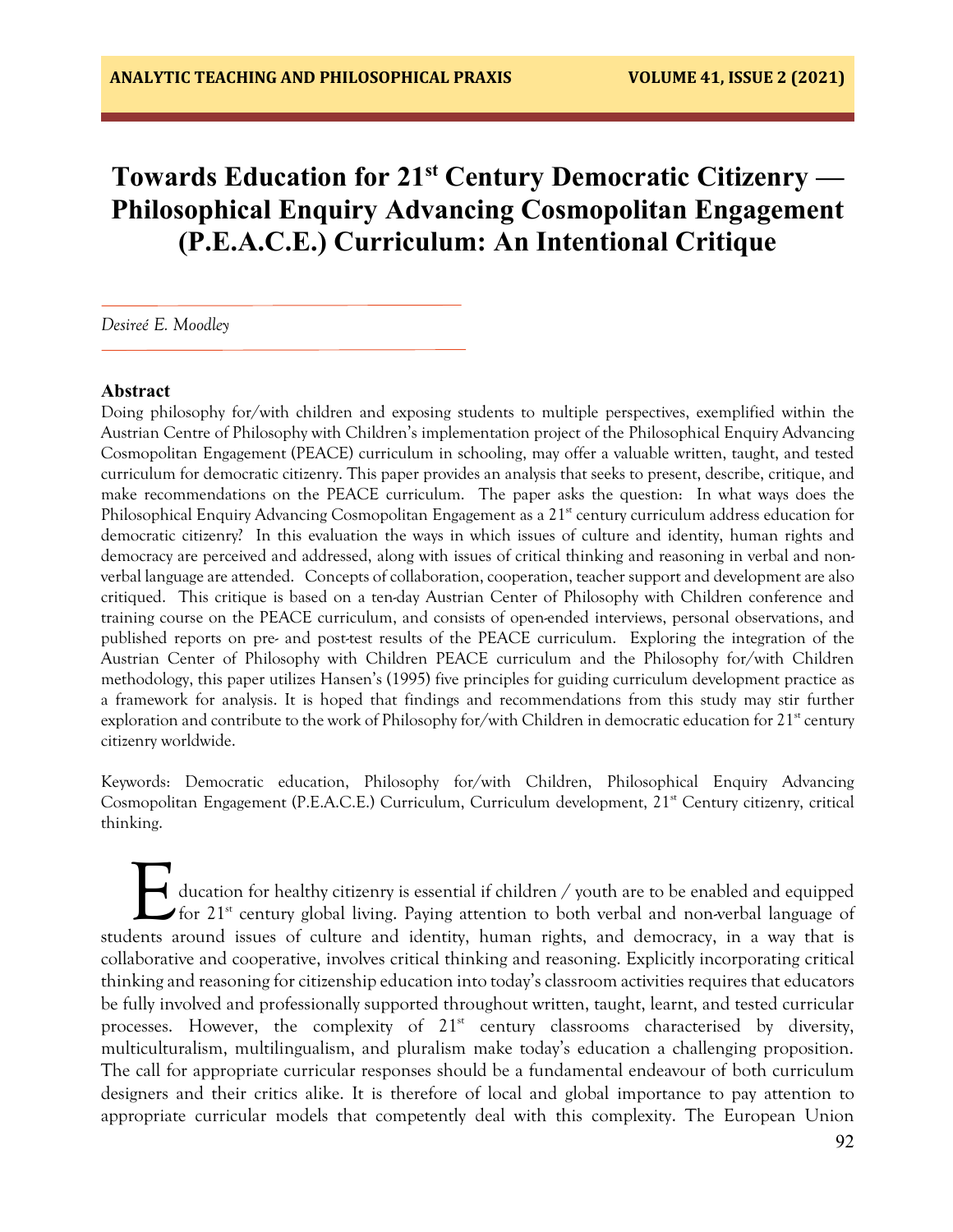UNESCO supported Philosophical Enquiry Advancing Cosmopolitan Engagement (The PEACE Project) Curriculum, framed around Matthew Lipman's (1980) Philosophy for / with Children pedagogy is one such curricula that offers successful democratic education for local and global application towards education for 21st century democratic citizenry.

Employing Matthew Lipman's (1980), Philosophy for Children (P4C) approach and pedagogy, the PEACE project curriculum and practice was co-designed by the Austrian Center of Philosophy with Children (ACPC) specifically to address the issues and goals of democratic citizenry for social justice in Europe. Lipman's (1980) philosophical dialogical approach employs critical, creative, and caring thinking and dialogue through building communities of inquiry (Barrow, 2009; Farahini, 2013; Gregory, 2015; Hendricks, 2015; Kizel, 2015; Lipman, 1998; Lipman, Sharp, & Oscanyan, 1980; Murris, 2015; Topping & Trickey, 2013; Vansieleghem, 2014) and thus provides a means of meeting transformative education imperatives across cultural and linguistic divides that addresses issues confronting  $21^{st}$  century Europe.

This paper provides an analysis that seeks to present, describe, critique, and make recommendations on the PEACE Project curriculum. It seeks to answer the question: In what ways does the Philosophical Enquiry Advancing Cosmopolitan Engagement (The PEACE Project) as a 21<sup>st</sup> century curriculum address education for democratic citizenry? The following three sub-questions guide this analysis:

- 1. In what ways are issues of culture and identity, human rights and democracy perceived and addressed?
- 2. How are issues of critical thinking and reasoning, both verbal and non-verbal, attended?
- 3. How are issues of collaboration and cooperation, teacher support, and development met?

Research from personal participation, open ended interviews, observations, and documents gathered during a ten-day ACPC conference and training course of the PEACE curriculum using P4C methodology, held in Graz, Austria, provides the framework for this curriculum analysis. Utilising published reports of pre- and post-test results, this paper employs Hansen's (1995) five principles for guiding curriculum development practice as a lens for critique. Doing philosophy for/with children the practice of questioning what is truth— and exposing students to multiple perspectives (Westheimer, 2017), as exemplified by the Austrian Centre of Philosophy with Children's PEACE curriculum in schooling for democratic citizenry, offers valuable written, taught, and tested curriculum.

#### **Institutional Background**

The Austrian Center of Philosophy with Children (The Center) was founded in 1985 to advance research, theory, and practice in philosophy with children. Responding to a time that saw children in Austrian schools around the early 1980s encouraged to rethink their own thinking, the Center was set up to help exchange experiences, organize symposiums, and conduct projects. Including curricular and staff training, the Center was founded to promote education and training for children, youth, and adults, in *doing* philosophy. Philosophy as a subject within school curriculum, as well as an approach across disciplines, was seen as an appropriate vehicle because it is not confined to any one issue or invested in any one body of factual knowledge; this resonated well with the way children sought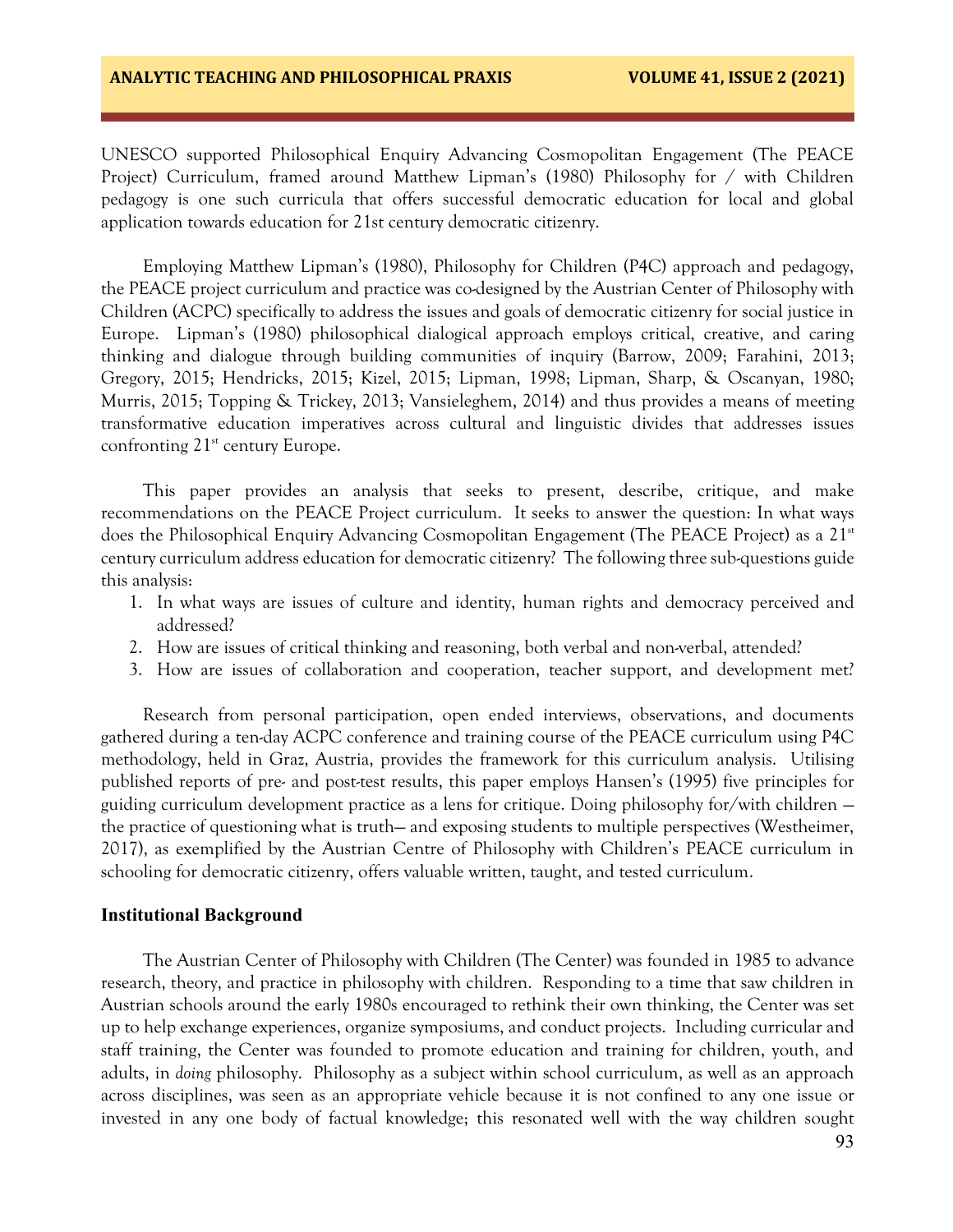"entirety, perfection and understanding" (ACPC, 2017). Philosophy for Children, the brainchild of American philosopher and pedagogist Matthew Lipman (1923–2010) was introduced to primary schools in Austria by the mid-1980s. The Center was founded on Lipman's work on Philosophy for Children (P4C).

A significant proponent of Lipman's work, The Center in Austria is a founding member of the European Foundation for the Advancement of Doing Philosophy with Children (SOPHIA) and is an active member of the International Council for Philosophical Inquiry with Children (ICPIC), established by Lipman. The Center links practitioners and researchers in over 50 countries, and consults with pedagogical institutions, creates projects, writes documentation, and conducts conferences and workshops especially within Europe and Eastern Europe. The Center has been in important cooperation with the Austrian Commission for UNESCO for the last 15 years.

Philosophical Enquiry Advancing Cosmopolitan Engagement (The PEACE Project), a European Union UNESCO project funded for three years (2013 -2015), involves five countries: Austria, Germany, Italy, Spain, and Israel. It was a significant macro curriculum project of the Center, employing Lipman's approach and pedagogy for citizenship building, a curriculum project in which this author was a doctoral participant trainee. The following section is based on interviews with two of the seminal curriculum designers, three of the original PEACE project facilitators, and one external quantitative evaluator of the program, as well as ten co-participants of the program —both student candidates and schoolteachers representing six countries (Austria, England, Germany, Israel, Slovenia, and South Africa). The research is compiled from a ten-day ACPC conference, seminar, and training course on the PEACE curriculum, using P4C as methodology, held in Graz, Austria in August of 2017.

#### **Collection and Data Analysis**

In keeping with Hansen's (1995) five principles for guiding curriculum development practice and recognizing that curriculum and curriculum change are "complex concepts that lend itself awkwardly, with equal challenge and passion, to theory and practice" (Hansen, 1995, p. 31), the following section briefly presents, firstly Principle 1, the conceptual framework of the PEACE curriculum design within cosmopolitanism. Secondly, Principle 2, a brief exposition of the attitudes and beliefs about learning as exemplified in the thinking of cosmopolitan principles. Thirdly, Principle 3, a rationale on the practice of adopting P4C methodology. Fourthly, Principle 4, a brief background to the curriculum planning process, especially the aims and goals of the PEACE curriculum. And lastly, Principle 5, the political realities of the PEACE curriculum and its implications for citizenship education and democracy within Philosophy for / with Children. The section concludes with a summary of the key philosophical findings from the data.

## **Hansen's Principle 1. The Conceptual Framework of the PEACE Curriculum Design within Cosmopolitanism**

According to two of the seminal designers and theorists of the PEACE project, the complexity of globalization, along with issues of migration facing the European Union (EU), was a pivotal stimulus and challenge that saw the need to develop a responsive curriculum. The construction of a cosmopolitan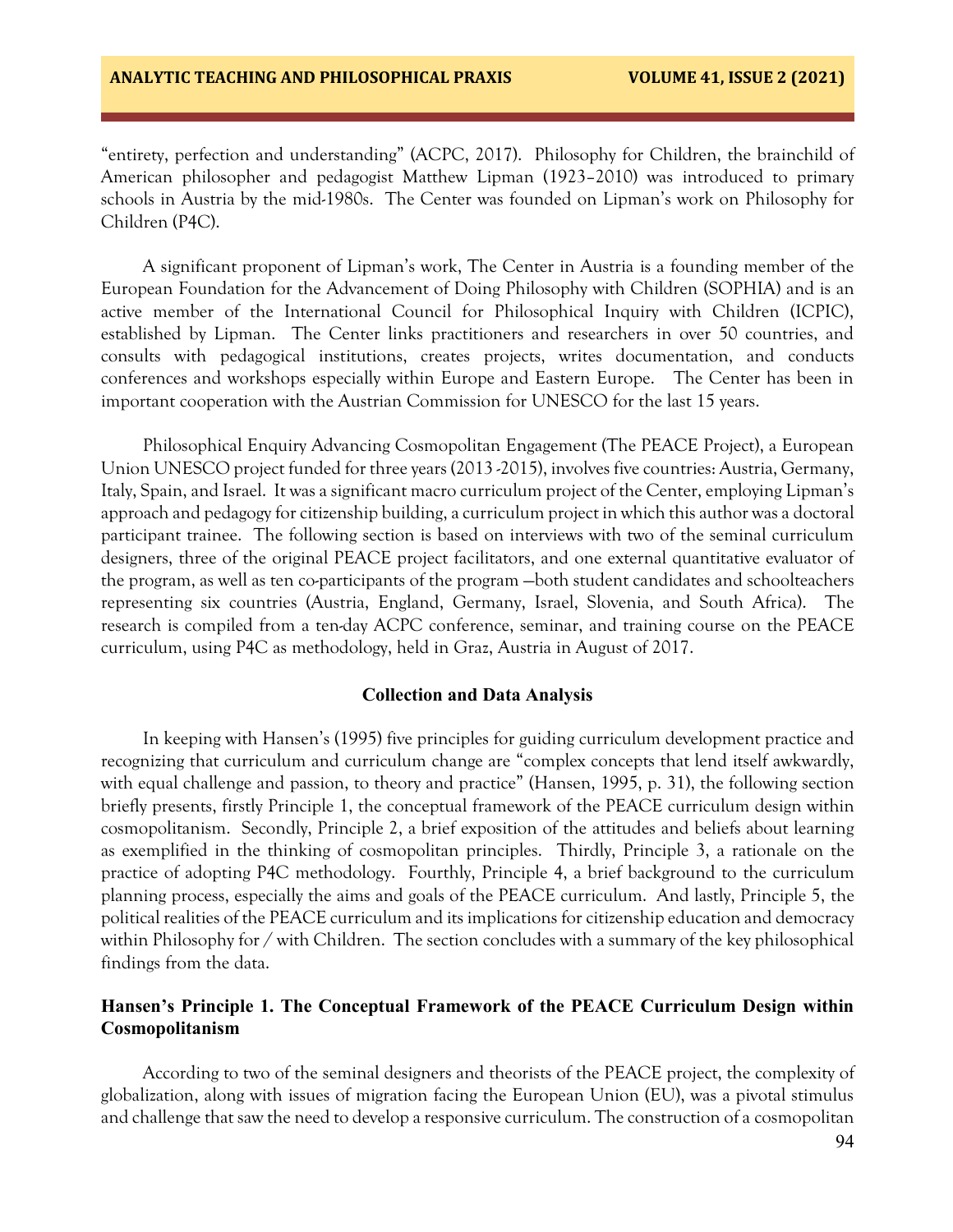## **ANALYTIC TEACHING AND PHILOSOPHICAL PRAXIS VOLUME 41, ISSUE 2 (2021)**

framework of thinking, as expressed by one of the designers, necessitated the development of, "…specific educational strategies aimed at fostering intercultural dialogue and construction of new identities for engagement with the self and the other."<sup>1</sup> Educational strategies within a P4C conception offered cognitive, affective, and social tools through which prejudices and stereotypes could be addressed, helping prepare students for active citizenship in a diverse and complex EU society.

Furthermore, according to one of the Austrian facilitators, the issue of intercultural integration needed, "…specific strategies to address prejudice, challenge stereotypes, overcome cultural obstacles, and foster intercultural dialogue."<sup>2</sup> Further elaborating on the issue of migrants, and the support required for the integration of migrant populations within the EU, the Austrian Facilitator also articulated that a P4C approach was the best and most appropriate means to, "…promote complex thinking from primary school age through alternative child learning approaches."<sup>3</sup> The idea of adopting such an approach to support integration of migrant populations was reiterated by one of the curriculum designers and writers of the curriculum who confirmed that P4/ with C was,

… a highly validated method to involve marginalised and disadvantaged children in a highquality learning environment, that offered especially children who belonged to different cultures an excellent opportunity for their social development and intercultural integration and recognition. 4

A student teacher participant explained during her presentation that cosmopolitanism had a long history with the word "cosmopolitan" coming from the Greek *Kosmopolites,* meaning a "citizen of the cosmos". Associated with two aspects: a demand for freedom both cultural and political, and the acceptance of a world beyond the local environment, the Stoic sense of the word was described drawing on Nussbaum (2001). The participant advocated that the cosmopolitan principle of reconstruction —to rebuild community on moral virtues, and love for humanity that all had in common— "was a moral obligation of education".<sup>5</sup> Historically, this moral aspect of cosmopolitanism flourished during the Enlightenment of the  $18<sup>th</sup>$  century, which included the Declaration of Human Rights of 1789. Thus, theoretically framed on Cosmopolitanism, the PEACE curriculum is designed on human rights.

## **Hansen's Principle 2. A Brief Exposition of the Attitudes and Beliefs about Learning as Exemplified in the Thinking of Cosmopolitan Principles**

Cosmopolitanism, according to the above framework, saw humanity's obligation to each other as sharers of the planet which stretched beyond local loyalties. All human lives were seen intertwined through beliefs that gave humanity common meaning and experience. Cosmopolitan principles, as asserted by another participant, believed that people were different and there was much to learn from these differences. The recognition of human difference was a moral obligation to the other as differences offered a recognition of diversity and situatedness. However, new conceptions of

 $\overline{a}$ 

 $1$  Response by one of the PEACE project organizers to an interview question.

 $2$  Response by one of the Austrian PEACE project organizers to an interview question.

 $3$  Response by one of the Austrian PEACE project organizers to an interview question

<sup>&</sup>lt;sup>4</sup> Response by one of the PEACE project organizers to an interview question.

<sup>&</sup>lt;sup>5</sup> Personal communication with a fellow teacher participant.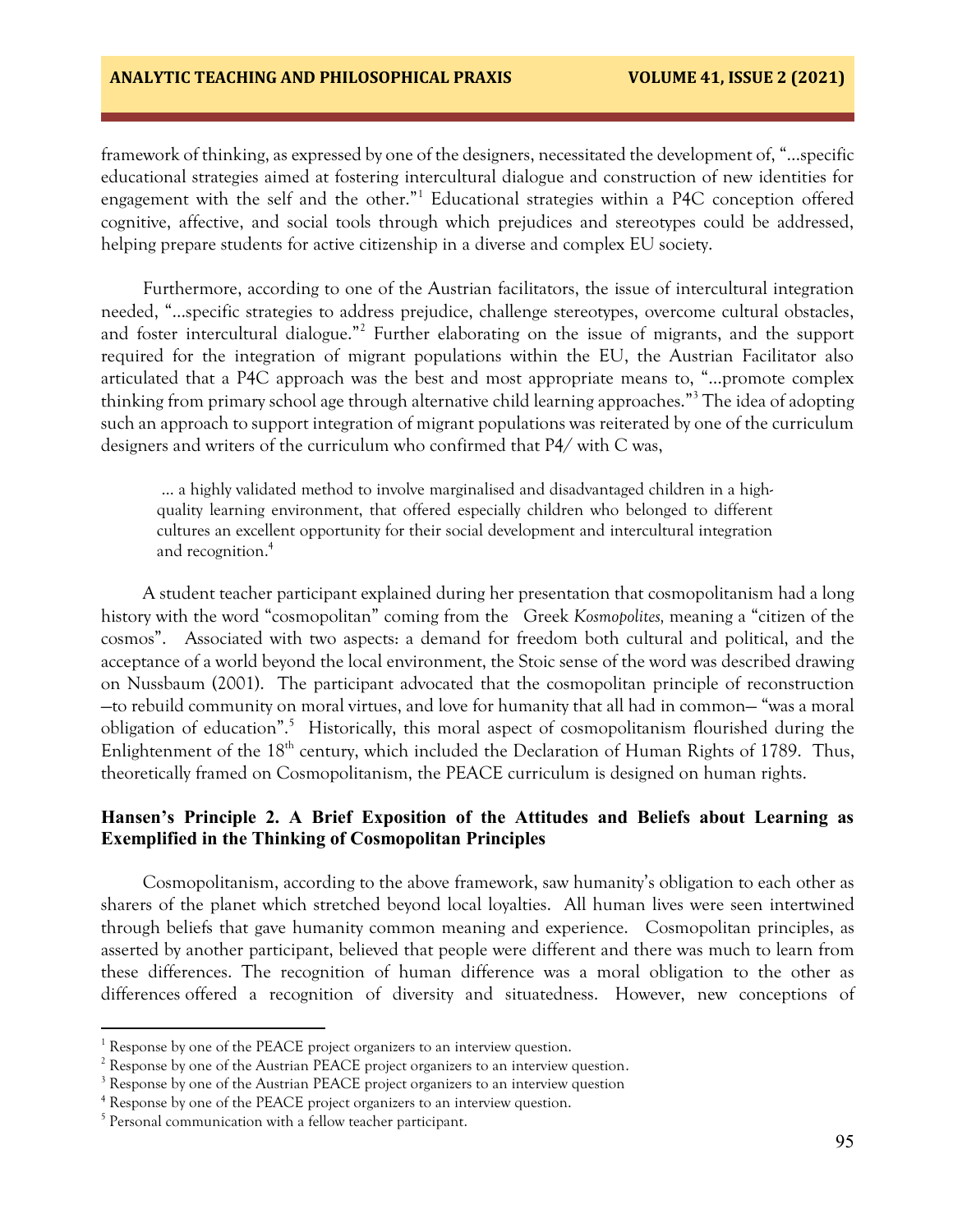cosmopolitanism that have emerged focus more on how a social environment could be built that fully recognized the distinctive and situated character of a person both in a local and globally sensitive manner. It is here that cosmopolitanism was seen as going beyond multiculturalism, cultivating attitudes and beliefs about culture and identity whose implications for learning help demystify diversity. Thus, the attitudes and beliefs implicit within the PEACE curriculum stemming from Cosmopolitanism were distinctively inclusive in its recognition of diversity.

## **Hansen's Principle 3. A Rationale on Praxis as Seen in the Adoption of P4C Methodology**

As explained by one of the program's designers, and founders of the Austrian Center of Philosophy with Children, the conception of cosmopolitanism was best defined as "hermeneutic receptivity towards the other".<sup>6</sup> This conception of cosmopolitanism emphasized dialogue between cultures, empathic understanding of the other, and the recognition of a human condition common to different cultures, in which the *self* is *transformed* through the encounter with the *other*. It was in this conception that Lipman's philosophy and methodology for encountering the self and the other intersected with the principles and thinking of cosmopolitanism. The PEACE curriculum design embedded the P4C rationale as praxis, recognizing a moral obligation to accept human difference for the enrichment that it brought to understanding of the self. It was here that P4C and cosmopolitanism intertwined with the idea that it was a moral obligation to embark on reflexive critique of the self, made possible through encountering the other. This encounter was explored through specific thinking stories generated as part of the written curriculum. These stories engendered critical thinking and dialogical engagement within a democratic participatory environment. This participation was in practice conceptualised as cosmopolitan critical thought. The elements of selfjudgment, transformation, and transcendence were essential principles in P4C that the PEACE curriculum employed as praxis for social change.

The PEACE project aimed to develop a cosmopolitan understanding through philosophical investigation in the context of a research community. It aimed to contribute to the kind of cosmopolitan orientation to promote community interaction with the other whilst recognizing the moral obligation to interact in a critical, creative, and comprehensive manner. The possibilities to create democratic principles and moral values, and the need to re-evaluate the self in encounter with the other, according to another of the program designers interviewed, saw possibilities that,

…raised the need for criticism and questioning about our commitments and understanding, as we seek (search) the truth and engage in the task of building identity in relationship to the other as individuals and as a community.<sup>7</sup>

The idea of self-correction was one of the basic concepts of P4C and a necessary condition for praxis in cosmopolitanism employed in the PEACE project.

 $\overline{a}$ 

<sup>&</sup>lt;sup>6</sup> Personal communication with one of the PEACE project organizers.

 $7$  Response by one of the PEACE project organizers to an interview question.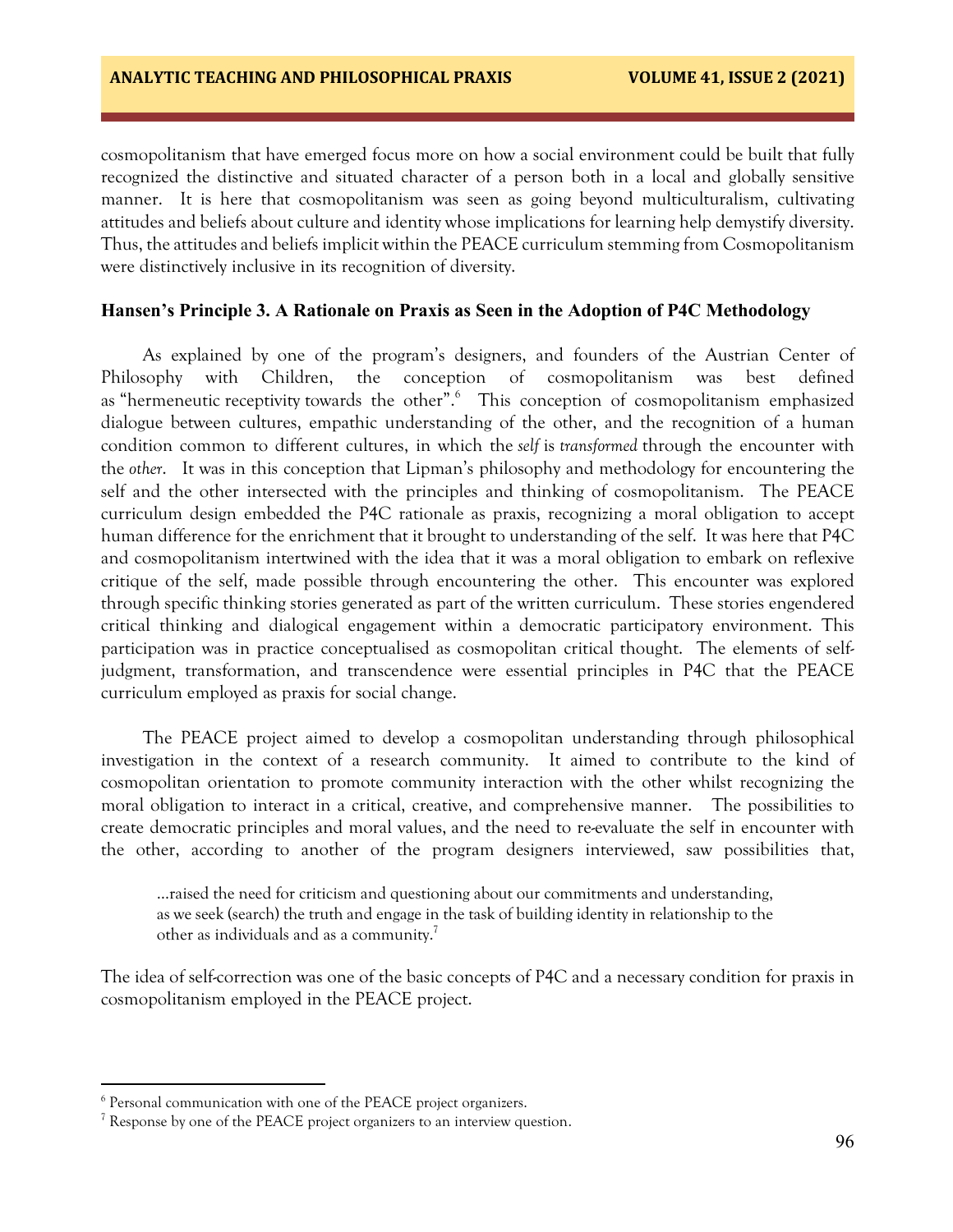# **Hansen's Principle 4. The Curriculum Planning Process of the PEACE Curriculum**

From discussions with one of the facilitators who was involved with the PEACE project over the full three-year period, each participating country was given specific aspects of the written curriculum to focus on based on the following educational objectives:

- improve the development of language and thinking,
- develop creativity,
- advance personal and social development, and,
- encourage tolerance.

The emphasis in these educational objectives lay on promotion of autonomous thinking through such philosophical tools as giving, making, and testing assumptions and claims, using examples, giving reasons, planning, discovering assumptions, referring to consequences, use of analogies, promotion of self- and social skills, use of illustrations, and deep listening, among several other thinking strategies and tools. Using thinking stories intended to stimulate the raising of student-led questions, philosophical dialogue in communities of inquiry were set in motion toward cosmopolitan community-building and democratic citizenry. Each country then explored these objectives at a local level through teacher professional development courses and seminars conducted by trained facilitators over a 6-day period held over consecutive weekends. Teachers thereafter implemented the program directly at school level among primary and secondary school learners. A pre- and post-test quantitative process of evaluation was conducted in all five countries. Externally moderated, results of findings showed an over 0.5 (≥*p*) statistical significance in gains in reading and comprehension as well as increase in levels of student confidence in all five countries [\(https://peace.kinderphilosophie.at/index.html\)](https://nam02.safelinks.protection.outlook.com/?url=https%3A%2F%2Fpeace.kinderphilosophie.at%2Findex.html&data=04%7C01%7Cjjhoward%40viterbo.edu%7C623c87ad4ece4457984b08d9be458e98%7C6b9fc982e8d74958976cb08441cc9b0b%7C0%7C0%7C637750028218343343%7CUnknown%7CTWFpbGZsb3d8eyJWIjoiMC4wLjAwMDAiLCJQIjoiV2luMzIiLCJBTiI6Ik1haWwiLCJXVCI6Mn0%3D%7C3000&sdata=nfzftkEOk0Xa%2F%2Bor5Bn7R1IThv7vY0MVOWvPY%2Fcfu10%3D&reserved=0).

The evaluation process of the PEACE program included focus group reflection and feedback from teachers in dialogue which assisted in the review and revision process before final adoption of the explicit curriculum was made public. The process from design to delivery was a cyclical one. Fully informed and interacted upon by all stakeholders, including parents and the community, from whom permissions were sought to implement in schools. The development and implementation of the curriculum was informed and revised at each stage of the process through ongoing feedback and evaluation of effect on both teacher participants and learners at school. Democratically, empirically and statistically grounded, data on the PEACE curriculum's planning process reveals and confirms the presence of Hansen's 4<sup>th</sup> principle of sound and scientific curriculum planning.

# **Hansen's Principle 5. The Political Realities of the PEACE Curriculum and Its Implications for Citizenship Education and Democracy**

According to both the designers and facilitators of the project, the aim of the PEACE program as documented was to,

…disseminate to the widest possible section of society the idea that it was possible to contribute to the development of a cosmopolitan orientation and engagement amongst future citizens through dedicated educational tools and practices as P4C. [\(https://peace.kinderphilosophie.at/index.html\)](https://peace.kinderphilosophie.at/index.html)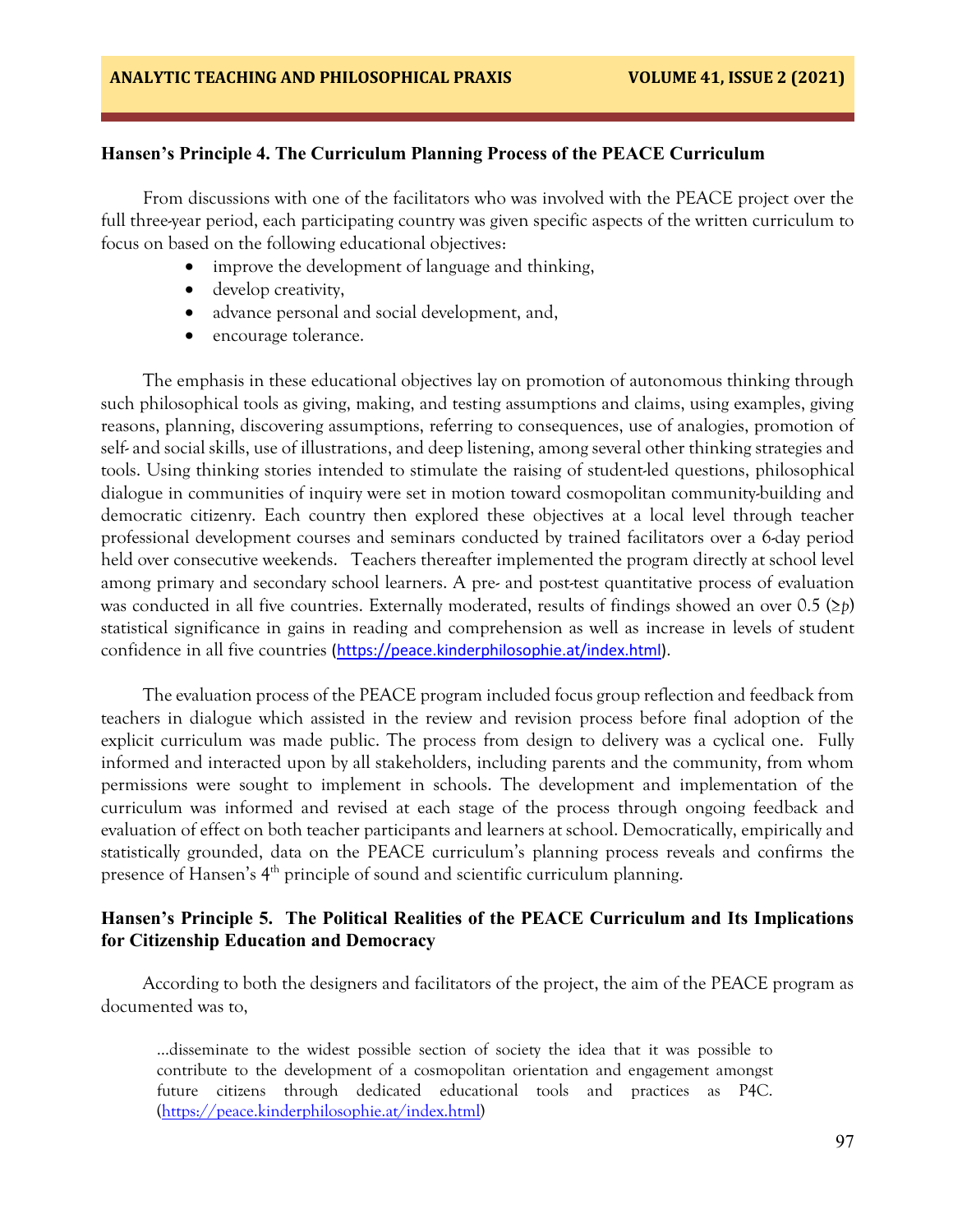As an effective educational approach to developing cosmopolitan engagement, the promotion and enabling of critical, creative, and caring ways of reasoning and understanding was central. Using the methodology of P4C in which complex thinking was developed through the construction of communities of philosophical inquiry, the project sought to create a cosmopolitan environment in which children from diverse cultures were able to open themselves to one another as they constructed their own identities. By affirming individual identities, the potential of building a just society offered through P4C was most appreciated. Through participation in the project and in communities of inquiry, children, youth, and adults from different spectrums of culture and society were able to engage with one another on equal terms as they sought to construct meaning, develop a worldview, and engage in their own responses to the question: How ought we to live?

The political emphasis of the PEACE project was rooted from its design, through its implementation, testing, and validating of a new P4C curriculum, to focus on cosmopolitan engagement and intercultural dialogue. It was firmly believed that the PEACE project had a significant impact for educational practices in giving educators specialized professional development, new teaching strategies, and materials. By improving the reasoning and rationalising skills of children, and through creatively making new pedagogical strategies, curriculum, and educational resources sensitive to diverse contexts and countries, the scope of the PEACE project has been widened. Thus, cosmopolitan awareness promoted through the PEACE curriculum and P4C may serve as a resource beyond the political confines of the European continent.

## **Summary of Key Findings of the PEACE Project**

As a crucial part of the PEACE project process, the external testing process and evaluation based on pre- and post-test scores that began and concluded the three-year project, set into motion the widespread use of a validated curriculum endorsed by UNESCO. According to the research compiled from testing data, the following are key findings:

- The PEACE educational objectives and emphasis is on the promotion of autonomous thinking of children which in turn enables self-development and the development of social skills.
- Embedded in raising existential and critical questions examined and explored through critical texts and dialogue, P4C has the potential to be a rich and powerful pedagogical model for education reform as exemplified in the PEACE curriculum.
- Philosophy's central practice of questioning and critical thinking is an obvious choice for teaching thinking skills. Possessing the tools of logic and argument necessary for critical thinking, P4C promotes questioning, open mindedness, clarity in language, and precision in thinking, thus offering a means for coherence and meaning that can be explored and employed in all subjects.
- The design of P4C aimed at enabling critical thinking through relationships between facts and values, means and ends, and among diverse social groups in the context of holistic, experiential, and contextual learning, raises critical questions central to human concerns about fairness, justice, truth, freedom, responsibility, and right and wrong, which bear significant real-world application.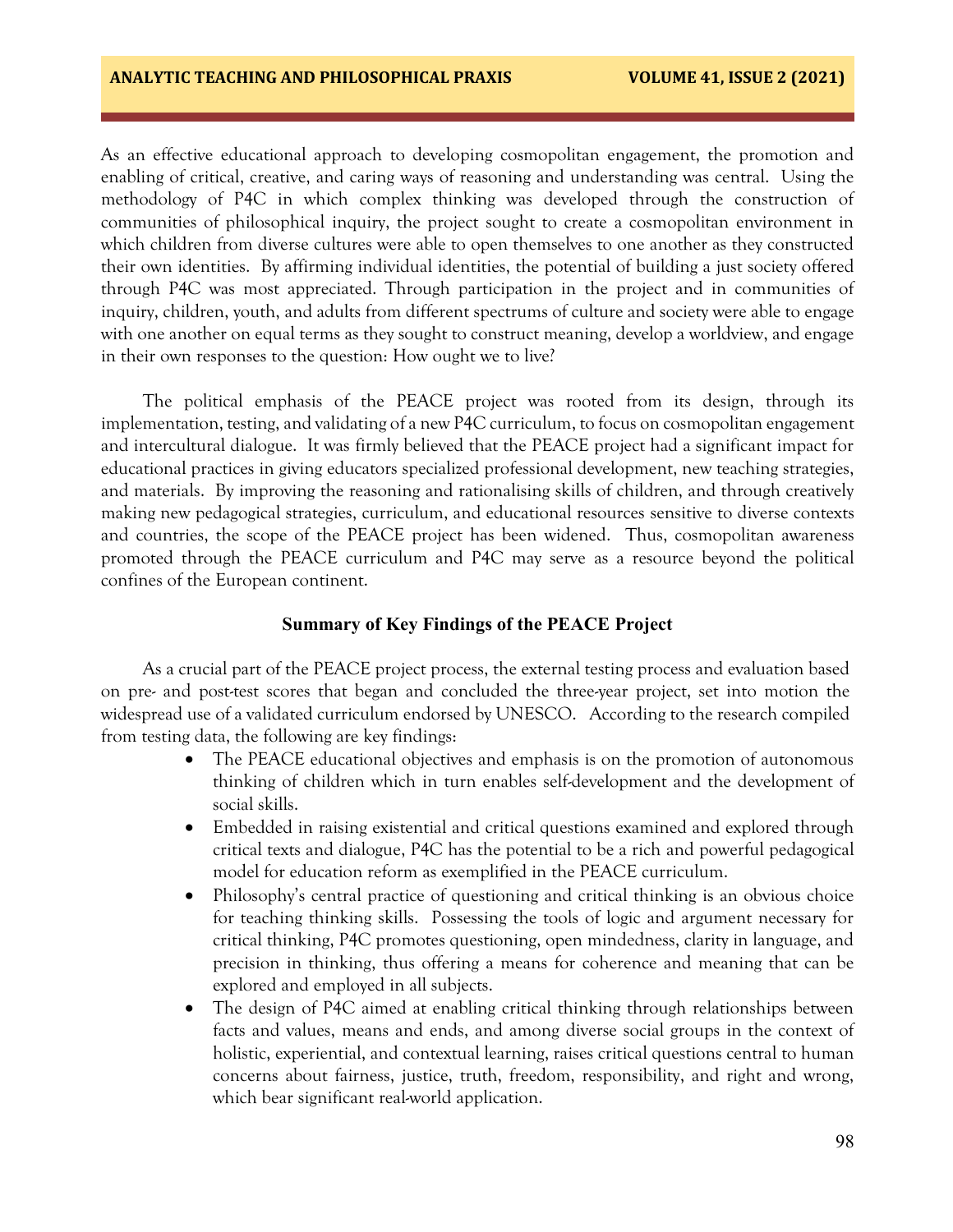- The thinking stories interwoven with philosophical, reflective, and critical thinking strategies and tools, specifically written as a pedagogical method, approach, and model for the practice of communities of inquiry, are essential for sharpening awareness, thinking, and social skills, drawing on diverse perspectives in making individual thinking accountable to building a democratic community of peers.
- The principles of philosophical inquiry with children include searching and finding meaning, which is seen as a fundamental drive of human beings and of education, and something children are especially preoccupied with.
- Philosophical argument and the mechanics of the community of inquiry as a pedagogical tool is an essential tool of the quest for meaning making, for oneself and others.
- A conceptualization of responsibility, a result of meaning making, is affirmed as fulfilling one's unique potential operative at all age levels, and is a principle emphasized in the dialogical activity of philosophical communities of inquiry.
- Ethical relations that involve mutual interpersonal understanding and relationships between oneself and others (both theoretical and practical) that build the social and cognitive understanding human beings seek and thrive on.

While the implications of these issues are immense in respect of transformative education that seeks solutions for a free and fair society —equity and equality for all, peace, love and acceptance in coexistence— the PEACE project highlighted several issues that are both complex and intricate for application universally. These issues and a possible plan of action /recommendations to address them are briefly discussed in the following section.

# **Plan of Action, Theoretical Foundation, and Recommendations**

The following issues have been selected based on research from interviews, observations, and participation in the PEACE project seminar held at the Austrian Center for Philosophical Inquiry with Children in August of 2017. The application of specific theories to general themes presents a framework for recommendation and action that may help address these issues. These reflections build off the strength of the Center's work over a 30-year period and offer a model of best practices for leading curriculum change and support in Europe. The recommendations are offered in the interest of theorising and developing the PEACE program's model, in the main for application in other contexts and countries in the interest of democratic citizenry and social justice.

# **Issues Identified with Culture and Identity, Human Rights and Democracy**

- Help participants develop a cosmopolitan spirit that combines openness to what is different and what is new, with loyalty to one's own culture and identity.
- Promote the cognitive and affective abilities of children that are necessary to face the challenge of living in multicultural societies.
- Promote awareness of the importance of cultural and linguistic diversity in Europe, as well as the need to combat racism, prejudice, and xenophobia.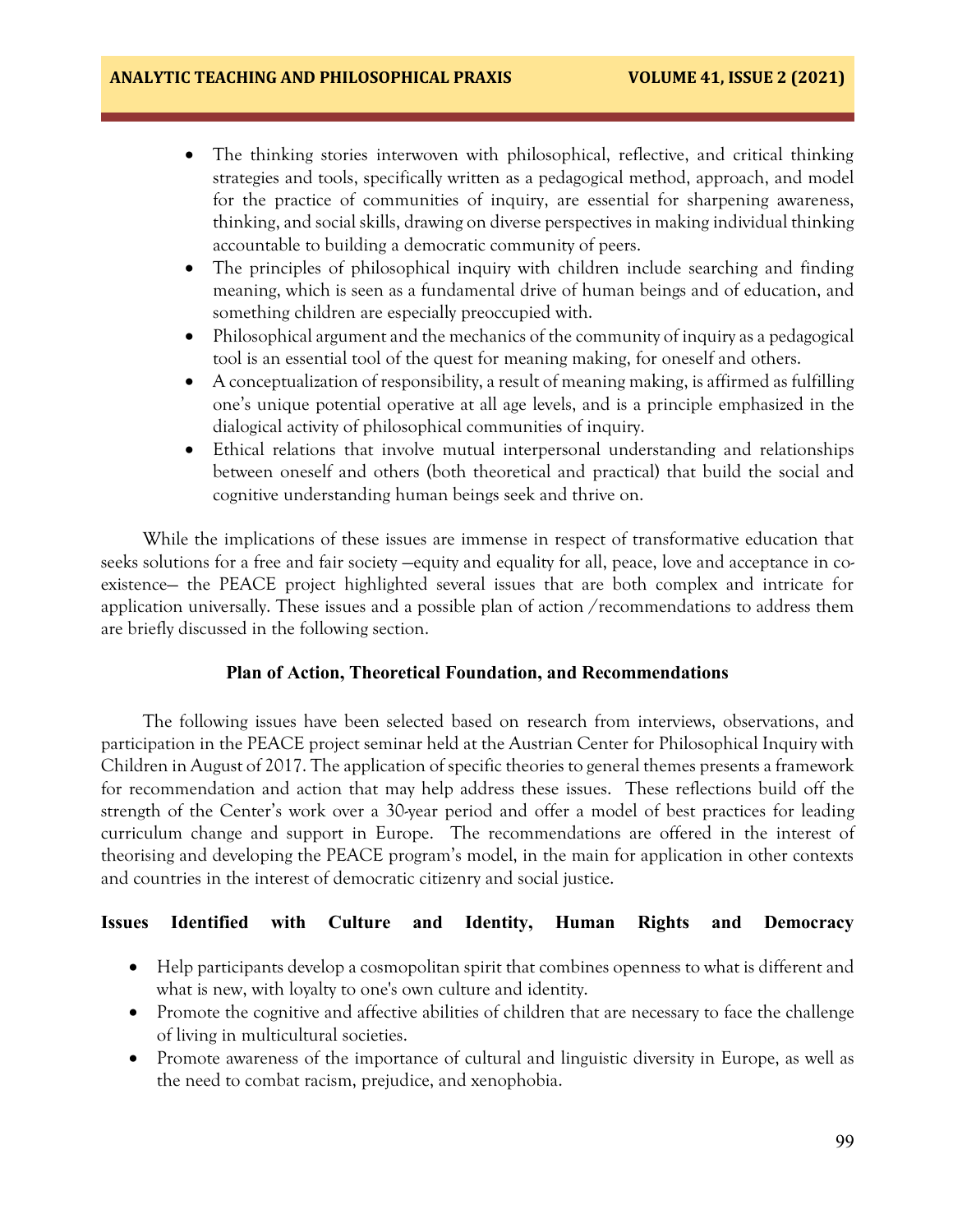- Develop a sense of European citizenship based on the understanding and respect of human rights and democracy.
- Promote equality and contribute to the fight against any form of discrimination based on gender, racial or ethnic origin, religion or belief, disability, age, or sexual orientation.

#### **Recommendation**

An action plan that addresses the issues of understanding and promoting cultural identity, human rights, and democracy may be underpinned in Katz's (1999) four basic principles. Katz (1999) asks the question, "whose story is not being told" (p. 32). In making a recommendation to address this complex endeavour, which recognizes the risks involved in developing openness to differences while fostering cultural loyalty and identity, Katz's four basic principles may assist by "validating the history, culture, and psychology of individuals within a community that…cannot be separated from" the practice of encouraging each member of the community to accept, include, and empathise with others (p. 32). These principles may serve to strengthen the process of building a community of inquiry while philosophizing around issues of culture, identity, rights, and democracy.

Additionally, Fisher and Frey (2017), in confirming the challenge of teaching to and for democracy, state that "knowledge of rights and responsibilities of citizens is not passed down through the gene pool. It must be taught" (p. 83).In addressing the challenges of democratic education, Fay and Levinson (2017), also claim that keeping the balance between ethical and political values should be borne in mind as students are encouraged "to discuss current events or talk with one another about basic civic norms" (pp. 63-64).

While the challenge of exposing students to alternative perspectives persists, questioning what really counts for truth / status quo in a political and social climate that often sees these as blurred or biased, offers educators a reason to begin to dialogue and treat issues of beliefs, attitudes, and action as something other than *normal* (Fay & Levinson, p. 64). The practice of doing philosophy through the P4C approach offers an educative opportunity for implementation and application of the PEACE curriculum to other contexts outside of the European Union. Such investigation may be worth planning for more global action in addressing the issues of understanding and promoting cultural identity, human rights, and democracy.

#### **Issues Identified with Critical Thinking and Reasoning, Verbal and Non-verbal Language**

- Philosophy with Children is not a reproduction of factual knowledge but an activity. Children should be made aware of their ability for reasoning and encouraged to use it. It resists a onedimensional approach to conceptual reasoning and categorical thinking.
- Critical thinking helps children to come to decisions and recognize different perspectives and alternatives. Children should be enabled to take responsibility in a complex society. It is necessary to encourage children to be independent thinkers to promote their own judgment. This will help them to be tolerant and open to new ideas and solutions.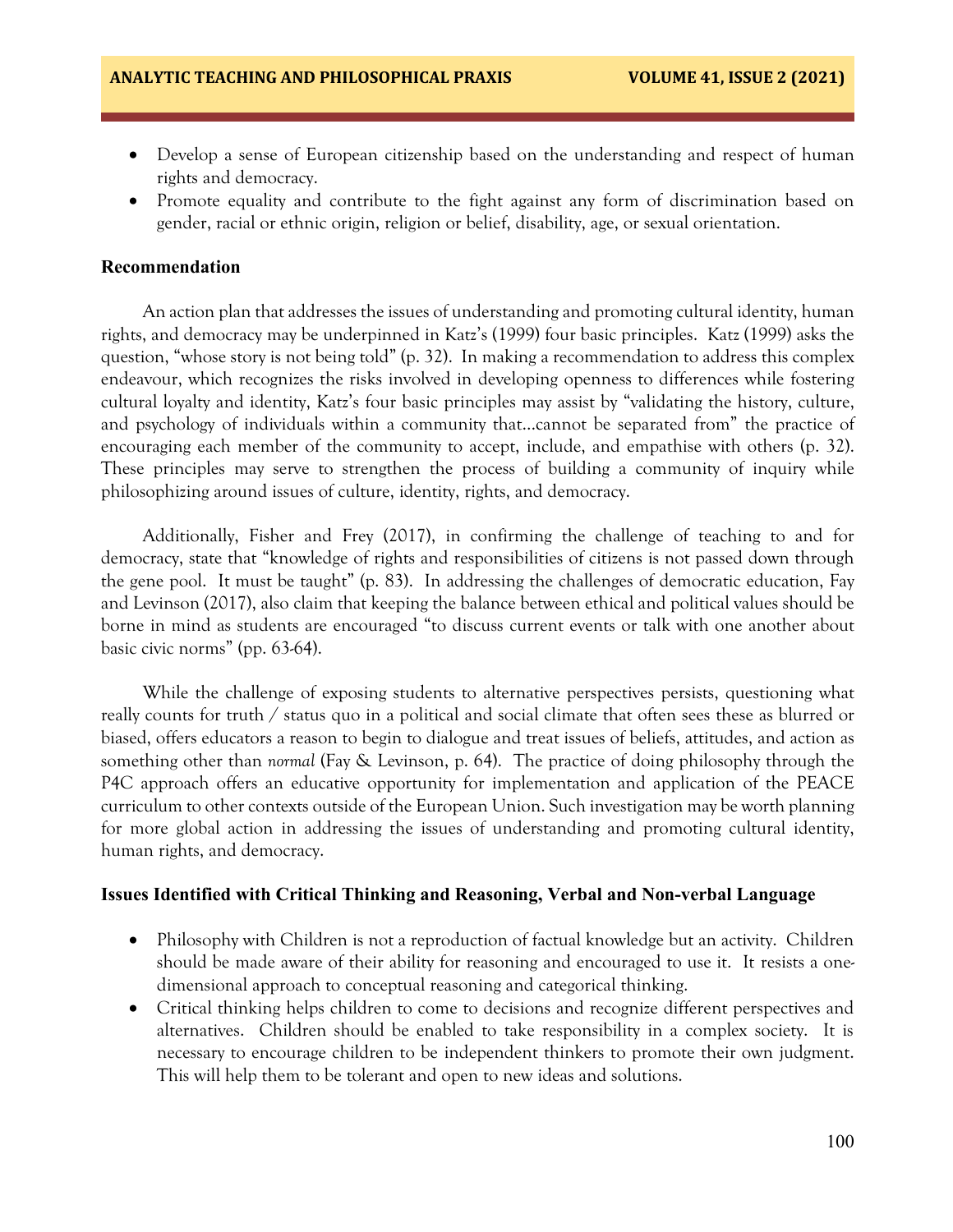- Interacting with people and experiencing diversity influences a child's use of language and sharpens his or her perception. Training the conscious use of one's language, listening and observing attentively, forms a critical and open mind that easily resists any attempt at imposing a dogmatic worldview.
- Philosophy with Children helps to realize nonverbal communication standards and to practice and develop one's own terms and thinking in early years. The main duty of Philosophy with Children is not only to make children aware of nonverbal communication standards but also to help them practice their own terms and to develop their intellectual power.

## **Recommendation**

In a study of English second language migrant Salvadorian students "eager to learn English and adopt new cultural norms in the US", Costello – Herrera (2010, p. 88), found that teachers needed to be more "adamant in their support for multicultural education in pursuit of social justice" (p. 88). Drawing on Peterson's (1994, in Costello – Herrera, 2010), five fundamental characteristics of social justice classrooms that value multiculturalism and students' cultural and linguistic histories, Costello – Herrera (2010, p. 89), asserted that curriculum needed to be grounded in the lives of students. Characterized as "dialogue, a questioning / problem solving approach" (89), with an emphasis on "critiquing bias" and stereotypical "attitudes," language should be used for "the teaching of activism for social justice" (p. 89). These characteristics, explicitly embedded in curriculum, are recommended to help learners of other languages "fit in and succeed" (p. 89).

Moreover, the need to shape society in school through language, listening, and speaking was raised in Westheimer (2017). In raising the question of what kind of citizens do we need, Westheimer (2017, p. 15), recommended that teachers need to "explicitly 'teach' lessons in citizenship wherein students learn community organisation, distribution of power and resources and injustice". This taught curriculum should further make explicit the hidden curriculum of "how classrooms are set up, who gets to talk when, how adults conduct themselves, how decisions are made, how lessons are enacted and more" (p. 15).

Explicitly teaching critical thinking and reasoning, to create classroom spaces that encourage verbal and non-verbal communication within diverse language environments, is offered in the PEACE curriculum. The aims, goals, and approach of the PEACE curriculum and P4C within the taught curriculum of schools have the potential to effect change and respect for language, both verbal and nonverbal communication, that can help schools tailor programs in light of societal justice.

#### **Issues Identified with Collaboration and Co-operation, Teacher Support and Development**

- Philosophy with Children is characterized by dialogue that is fashioned in collaboration out of the reasoned contributions of all participants. Children learn to give reasons for their own thinking and behavior.
- Children learn together how to cope with different situations and how to form good judgments.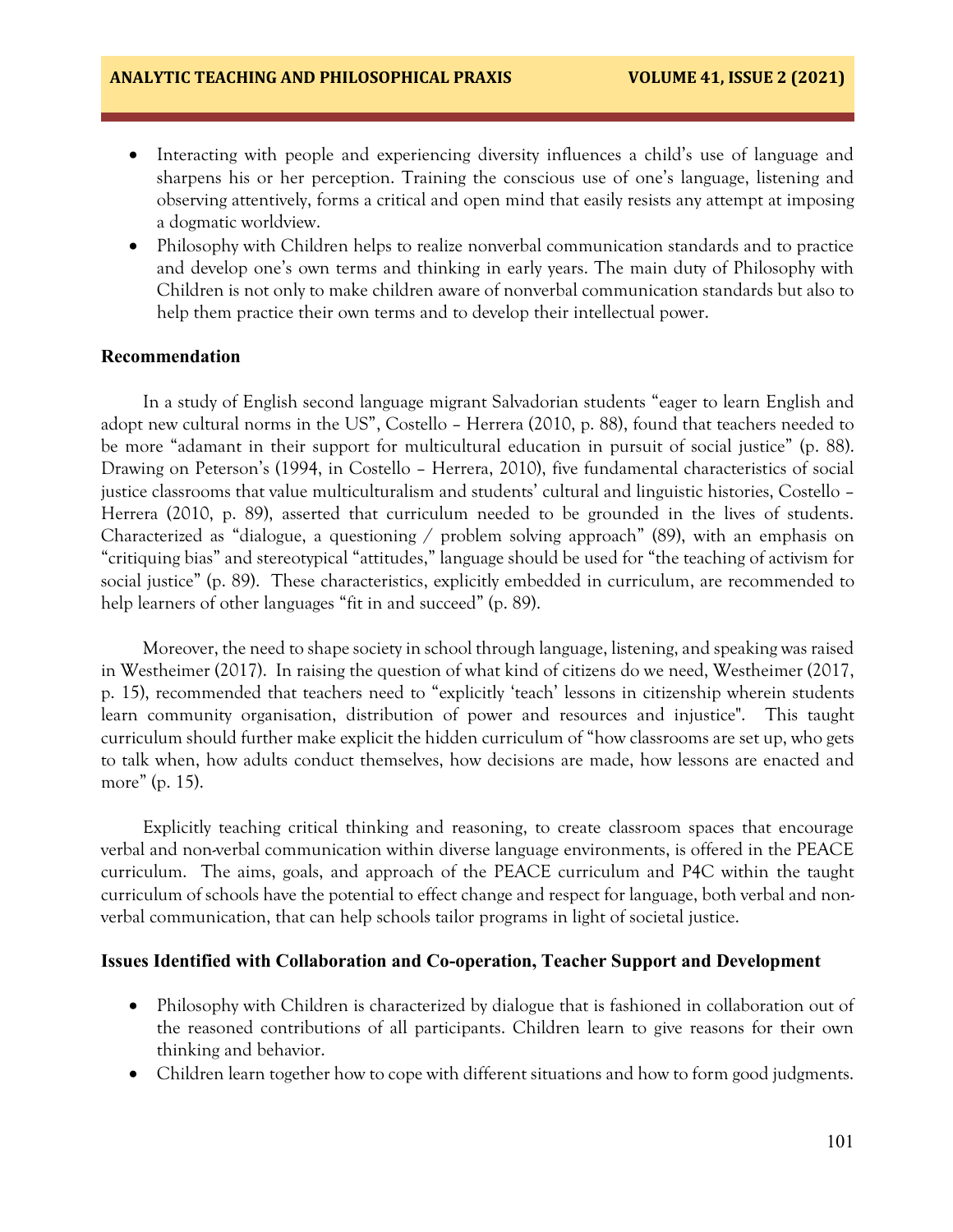• The quality of teacher training in Europe needs improvement if the full potential of the PEACE project curriculum is to be realized. We need to support the improvement of pedagogical approaches to global, cosmopolitan, and social issues.

#### **Recommendations**

Whilst P4C prides itself in its collaborative thinking and narrative pedagogy, it might be worth exploring other strategies for stimulating and engaging philosophical inquiry and dialogue. This action requires teacher support and training. The role of professional in-service development has become a relevant part of education today. In recommending sustained ongoing success through support for adult professional learning communities, Fogarty and Pete (2010) offered seven protocols as a checklist for those leading curriculum and pedagogical change. Among these the sixth protocol suggests an integrative professional learning environment which includes diverse and varied methods. However, research shows that when there is no buy-in among all stakeholders, such initiatives often fail (Bryk, 2010). Ownership and input from all involved, although cumbersome and time-consuming, has proven to be indispensable in raising awareness, involvement, and effectiveness.

Teachers are at the heart of the taught and tested curriculum and continue to dominate classroom spaces. The 'space' between curriculum design and desired student outcome is dependent on teacher training success in appropriately meeting this gap. However, as Glatthorn, Baschee, Whitehead, & Boschee (2016) have indicated, teacher orientation is a crucial factor in addressing school change. Raising the concept of mutual adaptation, wherein teachers on receiving professional development training "adapt strategies to fit within their own or the school´s orientation"*,* Weinbaum and Supovitz (2010, p. 68), maintain that fidelity of implementation may be accurately evidenced through an *iterative process* when all levels of the education system implement and achieve change according to "decisions about [the] different components of reform over time" (p. 68). Programs designed with specific instruction may work for or against successful implementation. Student outcomes with school leadership and teachers being influential on how "reforms are understood and enacted" (Weinbaum & Supovitz, 2010, p. 68; 70) are to be further considered.

In declaring that there is "no-one-best-way" to address school improvement, Glatthorn et al., (2016, p. 254), described two basic imperatives, that of teacher input and mastery. Among varied development strategies for action that might support teacher orientation and buy-in, the following are recommended: eliciting from members of staff what is needed, providing time and adjusting schedules for planning, sending pairs of individuals to workshops, rotation of substitutes, use of consultants, undertaking online college or university pre-service programs, starting partnerships, engaging community resources, and management planning with the use of matrices (pp. 271-273).

The need for real-world relevancy, culturally and socially responsive in supporting teacher professional development for improving curriculum, is especially timely given the demands of  $21<sup>st</sup>$ century society. Sternberg (2011) offered eight ways in which ethics might play a role in the development of curriculum for improving a field of study: authenticity, relevance, active student involvement, concrete principles, responsibility, critical conversations, risk taking, and ethical solutions. Here daily life situations are explored through guided questioning for relevance and importance in response to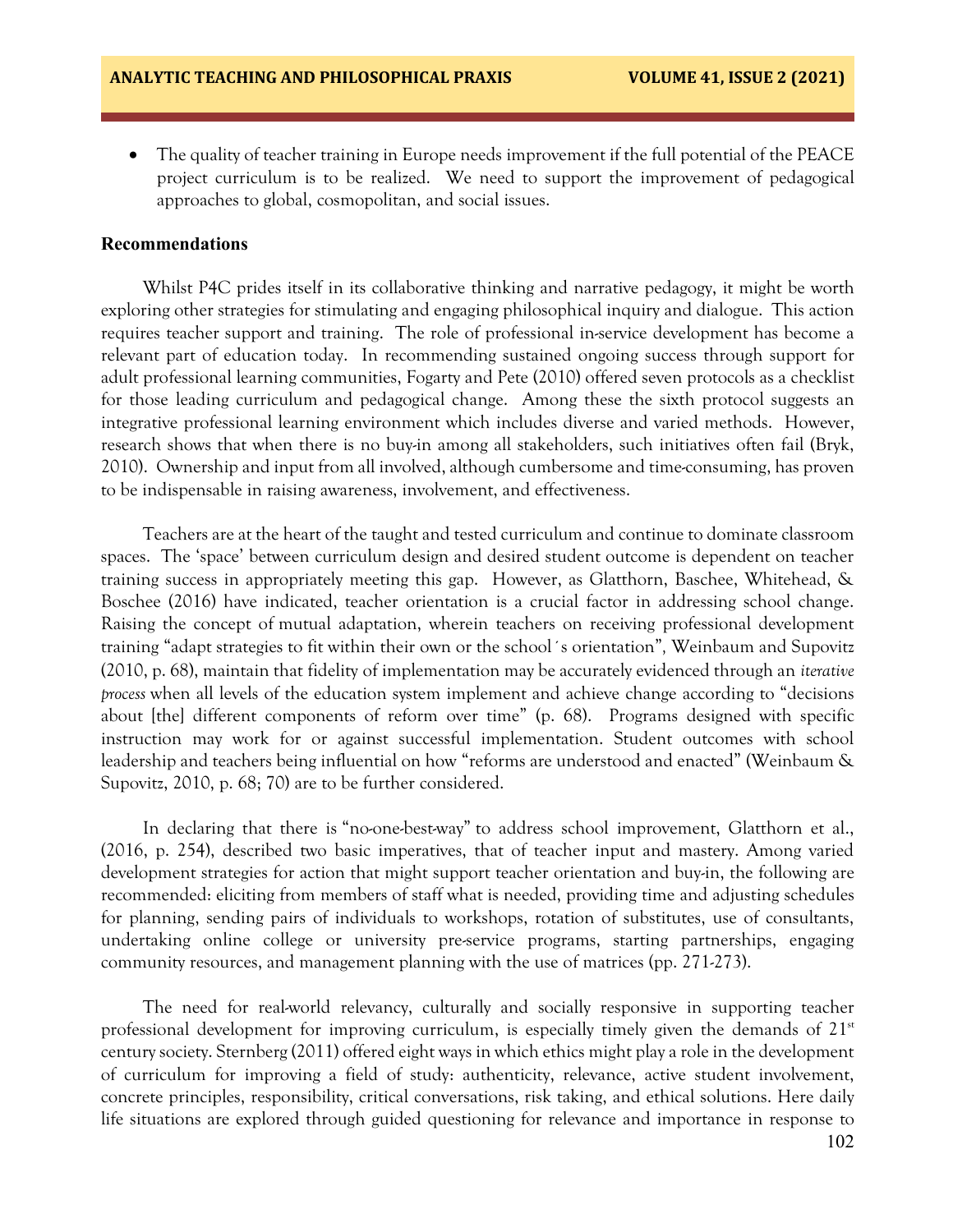living in a globally connected 21<sup>st</sup> century world (Glatthorn, et al., 2016, p. 274). In recommending an action plan using the PEACE curriculum, which has much to offer in teaching students how to reason, employing Sternberg's suggestions (2011) may be of considerable value. Teaching students how to reason "about ethical situations and then following their reasoning with action" (Sternberg, 2011, p. 34) needs to be overtly incorporated into professional teacher training if we are to equip children collaboratively with ways to cope with living in a diverse,  $21<sup>st</sup>$  century global world.

## **Conclusion**

That schools are places where children learn about the society in which they grow up is a given. The complexity of  $21<sup>st</sup>$  century classrooms, characterised by diversity, multicultural, multilingual, and pluralistic dynamics, make this a challenging environment. Yet education for healthy citizenry must be striven for if children are to be well enabled and equipped for  $21<sup>st</sup>$  century global living. The call for appropriate curricular responses is dire. Explicitly incorporating citizenship education around issues of culture and identity, human rights, and democracy that involve critical thinking and reasoning, while paying attention to the verbal and non-verbal language of students —collaboratively and cooperatively requires that teachers be fully involved and professionally supported throughout written, taught, learnt, and tested curricular processes. The European Union UNESCO supported PEACE curriculum framed around Matthew Lipman's (1980), Philosophy for / with Children pedagogy may be considered best practice and is recommended to serve as critical global platform and model in this paper. Doing philosophy with children and exposing students to multiple perspectives (Westheimer, 2017), as exemplified by the Austrian Center of Philosophy with Children PEACE curriculum for democratic citizenry, makes a valuable written, taught, and tested curriculum that is designed to deliver results.

## **References**

- Barrow, W. (2010). Dialogic, participation and the potential for philosophy for children. *Thinking Skills and Creativity*, *5*, 61-69. doi: 10.1016/j.tsc.2010.01.002
- Bryk, A. S. (2010). Organising schools for improvement. *Kappan*, *91*, 7, 23-30. Pdkintl.org
- Glatthorn, A. A., Baschee, F., Whitehead, B. M., & Boschee, B. F. (2016). *Curriculum leadership: Strategies for development and implementation* (4<sup>th</sup> Ed.). Los Angeles: Sage.
- Costello-Herrera, L., (2010). *Diverse schools without multicultural curriculum*. *New Orleans, 17*(1, 2), 88 92.

http://molloy.idm.oclc.org/login?url=hhtps://search.proquest.com/docview/312305800?acco untid=28076

- Dewey, J. (1906). Selection from the educational essays. In J. J. Findlay (Ed.), *The school and the child.*  London, UK: Blackie and Son Limited. doi: 10.5840/tej201410173
- Echeverria, E., & Hannam, P. (2013). Philosophical inquiry and the advancement of democratic praxis. *Journal of Pedagogy*, *4*, 111-125.
- Farahani, M. F. (2014). The study on challenges on teaching philosophy for children. *Procedia-Social and Behavioral Sciences*, *116*, 2141-2145. doi: 10.1016/j.sbspro.2014.01.534
- Fay, J., & Levinson, M. (2017). Teaching democracy in polarizing times. Educational Leadership, 62 67. ASCD / www.ascd.org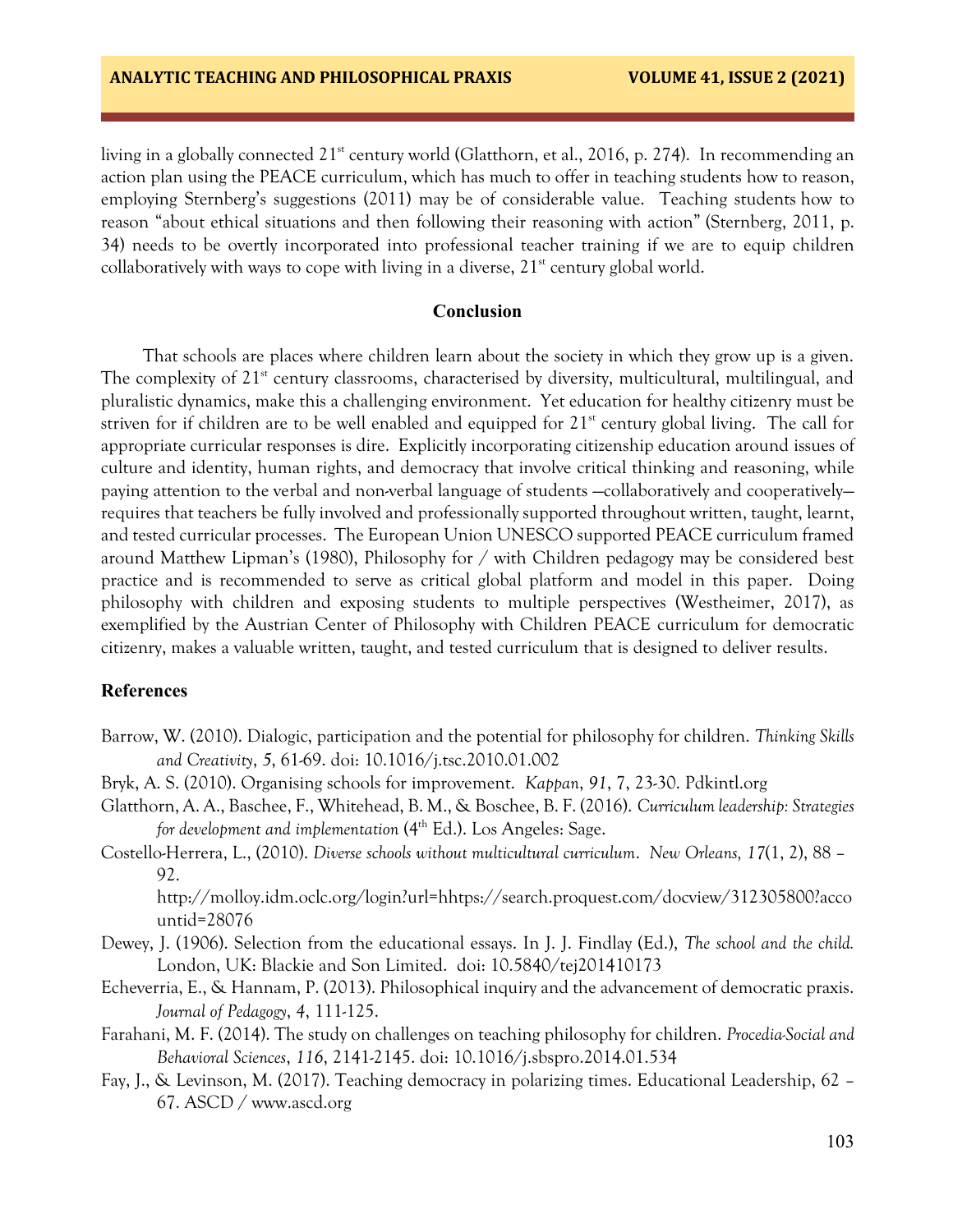- Fisher, D., & Frey, N. (2017). Using democracy to shape curriculum. *Educational Leadership*, 82 83. ASCD / www.ascd.org
- Fogarty, R., & Pete, B. (2010). Professional learning 101: A syllabus of seven protocols. *The Phi Delta Kappan*, *91*(4), 32 -34. http://www.jstor.org/stable/25594677
- Freire, P. (2001). *Pedagogy of freedom: Ethics, democracy, and civic courage*. Latham, Maryland: Rowman and Littlefield Publishing Group.
- Glatthorn, A. A., Boschee, F., & Whitehead, B. M. (2016). *Curriculum leadership: Development and implementation.* Thousand Oaks, C: Sage
- Giroux, H. A. (1988). Educational reform in the age of Reagan. *Education Digest, 54*(1), 3.
- Hansen, R. E. (1995). Five principles for guiding curriculum development practice: The case of technological teacher education. *Journal of Industrial Teacher Education*, *32*(2), 30-50.
- Kashani, T. (2012). The transformative intellectual: An examination of Henry Giroux's ethics. *Policy Futures in Education, 10*, 622-626. doi:10.2304/pfie.2012.10.6.622
- Katz, L. L. (1999). Private schools; Multicultural education. *Independent School, 58*(2), 31 -39. http://search.erpnet.com/direct.asp?an=1634314&db=aph
- Kizel, A. (2015). Philosophy with children, the poverty line, and socio-philosophic sensitivity. *Childhood and Philosophy*, *11*, 139-162.
- Kizel, A. (2017). Philosophical communities of inquiry: The search for and finding of meaning as the basis for developing a sense of responsibility. *Childhood and Philosophy*, *13*, 87-103.
- Lipman, M. (1988). Critical thinking What can it be? (PDF File) *Education Leadership,* September, 38-43.Retrieved from

[http://www.ascd.org/ASCD/pdf/journals/ed\\_lead/el\\_198809\\_lipman.pdf](http://www.ascd.org/ASCD/pdf/journals/ed_lead/el_198809_lipman.pdf)

- Lipman, M. (1992). *Studies in philosophy for children: Harry Stottlemeier's discovery.* Philadelphia: Temple University Press.
- Lipman, M. (1998). Teaching students to think reasonably: Some findings of the philosophy for children program. *The Clearing House*, *71*, 277-280. Retrieved from <http://www.jstor.org/stable/30189373>
- Lipman, M. (2003). *Thinking in education* (2<sup>nd</sup> ed.). Cambridge, UK: Cambridge University Press.
- Lipman, M., & Sharp, A. M. (1992). *Growing up with philosophy*. Dubuque, Iowa: Kendall Hunt
- Lipman, M., Sharp, A.M., & Oscanyan, F. S. (1980). *Philosophy in the Classroom*. Philadelphia: Temple University Press.
- Lipman, M., Weinstein, M., Matkowski, J., Esformes, R. M. , & Kennedy, D. (1997). *Inquiry: Critical thinking across the disciplines*. Montclair State University: New Jersey.
- Lipman. M. (1996). *Natasha: Vygotskian dialogues.* New York, New York: Teachers' College Press.
- Lipman, M. (2003). *Thinking in Education* (2<sup>nd</sup> ed.). Cambridge, United Kingdom: Cambridge University Press.
- Murris, K. (2015). Posthumanism, philosophy for children, and Anthony Browne's Little Beauty. *Bookbird: A Journal of International Children's Literature, 53*, 59-65.
- Philosophy with children in Austrian schools. [http://www-gewi.uni-graz.at/acpc/english/phil\\_aut.html.](http://www-gewi.uni-graz.at/acpc/english/phil_aut.html) Retrieved, 25 August, 2017.
- Sternberg, R. J. (2011). Ethics from thought to action: Teaching students the steps of ethical reasoning and action is just as important as teaching them how to pass tests. *Education Leadership*, 34-39.